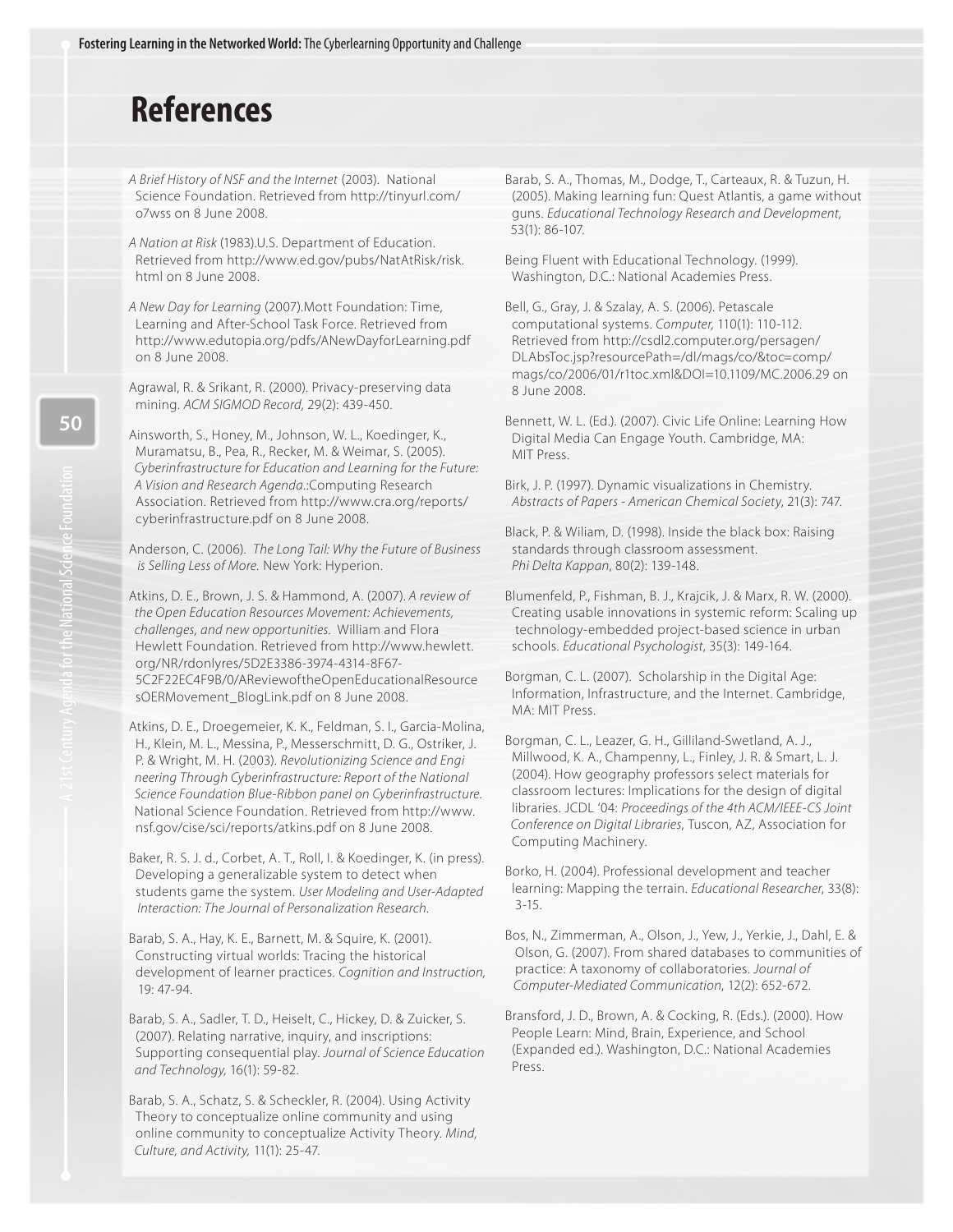Psychology. Alexander, P. & Winne, P. Mahwah, N.J., Erlbaum: Bransford, J. D., Vye, N., Stevens, R., Kuhl, P., Schwarz, D., Bell, P., Meltzoff, A., Barron, B., Pea, R. D., Reeves, B., Roschelle, J. & Sabelli, N. (2006). Learning theories and education: Toward a decade of synergy. Handbook of Education 209-244.

 Buckingham, D. (Ed.). (2007). Youth, Identity, and Digital Media. Cambridge, MA: MIT Press.

Buckley, B. C., Gobert, J. D. & Horwitz, P. (2006). Using log files to track students' model-based inquiry. International Conference on Learning Services. Retrieved from [http://](http://www.concord.org/publications/detail/2006_buckley_icls)  [www.concord.org/publications/detail/2006\\_buckley\\_icls.](http://www.concord.org/publications/detail/2006_buckley_icls) pdf on 8 June 2008.

 Cen, H., Koedinger, K. & Junker, B. (2006). Learning factors Conference on Intelligent Tutoring Systems, Berlin, Springer analysis: A general method for cognitive model evaluation and improvement. Proceedings of the 8th Interational Verlag.

 Cen, H., Koedinger, K. & Junker, B. (2007). Is over practice necessary? Improving learning efficiency with the Cognitive Tutor through education data mining. 13th International Conference on Artificial Intelligence in Education (AIED2007), Amsterdam, IOS Press.

Chan, T. W., Roschelle, J., Hsi, S., Kinshuk, Sharples, M., Brown, T., Patton, C., Cherniavsky, J., Pea, R., Norris, C., Soloway, E., Balacheff, N., Scardamalia, M., Dillenbourg, P., Looi, C., Milrad, M. & Hoppe, U. (2006). One-to-one technologyenhanced learning: An opportunity for global research collaboration. Research and Practice in Technology Enhanced Learning, 1(1): 3-29.

 Clancy, M., Titterton, N., Ryan, C., Slotta, J. & Linn, M. C. (2003). New roles for students, instructors and computers in a lab-based introductory programming course. ACM SIGCSE Bulletin, 35(1): 132-136.

Cobb, P., DiSessa, A., Lehrer, R. & Scauble, L. (2003). Design experiments in educational research. Educational Researcher, 21(1): 9-13.

 Cole, M. (1996). Cultural Psychology: A Once and Future Discipline. Cambridge, MA: Harvard University Press.

 Cummings, J. N. & Kiesler, S. (2007). Coordination costs and project outcomes in multi-university collaborations. Research Policy, 36(10): 1630-1634.

Cyberinfrastructure Vision for 21st Century Discovery (2007). National Science Foundation. Retrieved from [http://www.](http://www) nsf.gov/pubs/2007/nsf0728/ on 8 June 2008.

Dalle, J.-M., David, P. A., Ghosh, R. A. & Steinmueller, W. E. (2005). Advancing Economic Research on the Free and Open Source Software Mode of Production. Building our Digital Future: Future Economic, Social & Cultural Scenarios

 Based On Open Standards. Wynants, M. & Cornelis, J. Brussels, Vrjie Universiteit Brussels Press. Retrieved from [http://siepr.stanford.edu/papers/pdf/04-03.pdf on](http://siepr.stanford.edu/papers/pdf/04-03.pdf) 17 August 2006.

 Davis, E. A., Petish, D. & Smithey, J. (2006). Challenges new science teachers face. Review of Educational Research, 76(4): 607-651.

 Dede, C., Salzman, M., Loftin, B. & Ash, K. (2000). Using virtual reality technology to convey abstract scientific concepts. Learning the Sciences of the 21st Century: Research, Design, and Implementing Advanced Technology Learning Environments. Jacobson, M. J. & Kozma, R. B. Hillsdale, NJ, Lawrence Erlbaum: 361-413.

 Derry, S. J. (2007). Guidelines for Video Research in Education: Recommendations from an Expert Panel. Derry, S. J. Washington, D.C., National Science Foundation, Interagency Education Research Initiative, and the Data Research and Development Center. Retrieved from [http://](http://drdc.uchicago.edu/what/video-research-guidelines.pdf)  [drdc.uchicago.edu/what/video-research-guidelines.pdf on](http://drdc.uchicago.edu/what/video-research-guidelines.pdf) 8 June 2008.

 research: An emerging paradigm for educational inquiry. Design-Based Research Collective (2003). Design-based Educational Researcher, 32(1): 5-8.

DiSessa, A. (2000). Changing Minds: Computers, Learning, and Literacy. Cambridge, MA: MIT Press.

 Cyberinfrastructure. Journal of Grid Computing, 4(2): Dooley, R., Milfeld, K., Gulang, C., Pamidighamtam, S. & Allen, G. (2006). From proposal to production: Lessons learning developing the Computational Chemistry Grid 195-208.

Duschl, R. A., Schweingruber, H. A. & Shouse, A. W. (Eds.). (2007). Taking Science to School: Learning and Teaching Science in Grades K-8. Washington D.C.: National Academies Press.

e-Learning and Pedagogy (2006). Retrieved from [http://](http://www.jisc.ac.uk/elearning_pedagogy.html) [www.jisc.ac.uk/elearning\\_pedagogy.html on](http://www.jisc.ac.uk/elearning_pedagogy.html) 8 June 2008.

Eddy, S. R. (2005). "Antedisciplinary" science. PLoS Computational Biology, 1(1): e6.

Edelson, D. C., Gordin, D. N. & Pea, R. (1999). Addressing the challenges of inquiry-based learning through technology and curriculum design. Journal of the Learning Sciences, 8(3-4): 391-450.

 Edwards, P. N., Jackson, S. J., Bowker, G. C. & Knobel, C. P. Design. National Science Foundation. Retrieved from (2007). Understanding Infrastructure: Dynamics, Tensions, and [http://www.si.umich.edu/InfrastructureWxorkshop/ on](http://www.si.umich.edu/InfrastructureWxorkshop/) 8 June 2008.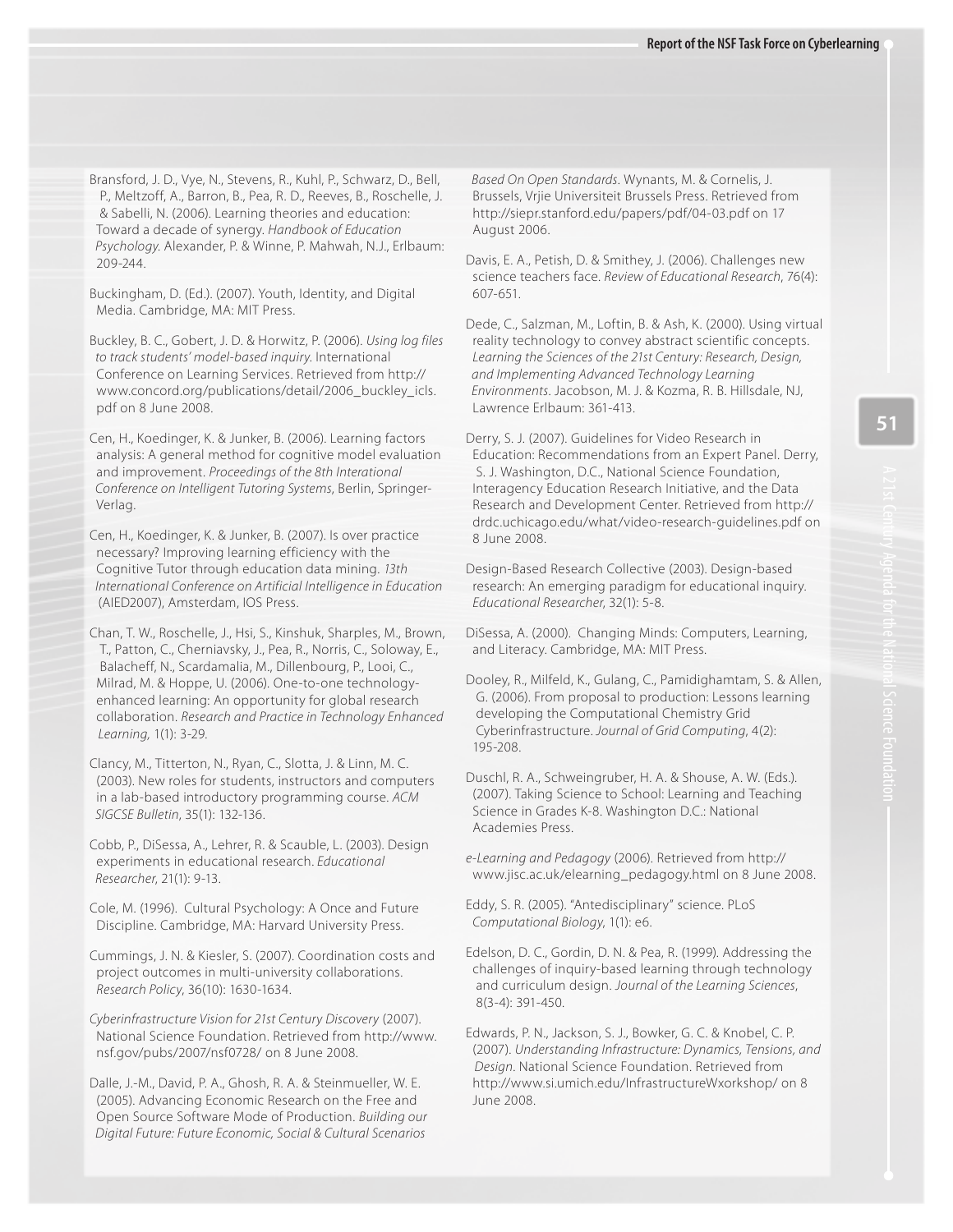Embedded, Everywhere: A Research Agenda for Networked Systems of Embedded Computers (2001). Washington, D.C.: National Academies Press. Retrieved from [http://www.nap.](http://www.nap) edu/ on 8 June 2008.

 Enhancing Support of Transformative Research at the National Science Foundation. (2007). Washington, D.C.: National Science Foundation. Retrieved from [http://www.](http://www) nsf.gov/nsb/documents/2007/tr\_report.pdf on 8 June 2008.

 That Solve Problems. Pew Internet and American Life Estabrook, L., Witt, E. & Ramie, L. (2007). Information Searches Project. Retrieved from <http://www.pewinternet.org/pdfs/> Pew\_UI\_LibrariesReport.pdf on 8 June 2008.

 Everett, A. (Ed.). (2007). Learning Race and Ethnicity: Youth and Digital Media. Cambridge, MA: MIT Press.

 Feurzig, W. (2006). Educational technology at BBN. IEEE Annals of the History of Computing, 28(1): 18-31.

Forbus, K. D. (1997). Using qualitative physics to create articulate educational software. IEEE Expert: Intelligent Systems and Their Applications, 12(3): 32-41.

Foundations for success: Report of the National Mathematics Advisory Panel (2008).U.S. Department of Education. Retrievedfrom [http://www.ed.gov/about/bdscomm/list/](http://www.ed.gov/about/bdscomm/list/mathpanel/index.htmlon8June2008.Freeman) [mathpanel/index.html on 8 June 2008.](http://www.ed.gov/about/bdscomm/list/mathpanel/index.htmlon8June2008.Freeman) 

 [Freeman,](http://www.ed.gov/about/bdscomm/list/mathpanel/index.htmlon8June2008.Freeman) P. A. (2007). Is 'Designing' Cyberinfrastructure - or, Even Defining It, Possible? First Monday, 12(6). Retrieved from [http://firstmonday.org/issues/issue12\\_6/freeman/](http://firstmonday.org/issues/issue12_6/freeman/) index.html on 8 June 2008.

Friedlander, A. (1995a). Emerging infrastructure: The growth of railroads. Corporation for National Research Initiatives. Retrieved from [http://www.cnri.reston.va.us/series.](http://www.cnri.reston.va.us/series) html#rail on 8 June 2008.

Friedlander, A. (1995b). Natural monopoly and universal service: Telephones and telegraphs in the U.S. communications infrastructure 1837-1940. Corporation for National Research Initiatives. Retrieved from <http://www.cnri.reston.va.us/> series.html#teltel on 8 June 2008.

Friedlander, A. (1996a). "In God We Trust": All Others Pay Cash. Corporation for National Research Initiatives. Retrieved from [http://www.cnri.reston.va.us/series.html#bank on](http://www.cnri.reston.va.us/series.html#bank) 8 June 2008.

Friedlander, A. (1996b). Power and Light: Electricity in the U.S. Energy Infrastructure, 1870-1940.Corporation for National Research Initiatives. Retrieved from [http://www.cnri.reston.](http://www.cnri.reston) va.us/series.html#power on 8 June 2008.

Friedlander, A. (2002a). Dimensions and use of the scholarly information environment. Introduction to a data set assembled by the Digital Library Federation and Outsell, Inc. Retrieved from<http://www.clir.org/pubs/reports/> pub110/contents.html on 8 June 2008.

Friedlander, A. (2002b). The National Digital Information Infrastructure Preservation Program: Expectations, Realities, Choices and Progress to Date. D-Lib Magazine, 8(April). Retrieved from <http://www.dlib.org/dlib/april02/> friedlander/04friedlander.html on 8 June 2008.

Friedlander, A. (2005). Communications and Content: Radio Technologies in the U.S. Infrastructure, 1865-1976. Corporation for National Research Initiatives. Retrieved from [http://www.cnri.reston.va.us/series.html#radio on](http://www.cnri.reston.va.us/series.html#radio) June 8, 2008.

Gentner, D., Linn, M. C., Narenda, K. S., Smolensky, P. & Soloway, E. (Eds.). (1995). The Science and Systems of Learning: Augmenting Our Ability to Learn and Create.

Gerard, L. F., Bowyer, J. B. & Linn, M. C. (in press). Principal leadership for technology-enhanced science. Journal of Science Education and Technology.

 Gilder, G. (1993). Metcalfe's Law and legacy. Forbes ASAP: 158-166.

 Goldman, R., Pea, R. D., Barron, B. & Derry, S. J. (Eds.). (2007). Video Research in the Learning Sciences. Mahwah, NJ: Lawrence Erlbaum Associates.

Gray, J., Liu, D. T., Nieto-Santisteban, M., Szalay, A. S., DeWitt, D. J. & Heber, G. (2005). Scientific data management in the coming decade. ACM SIGMOD Record, 34(4): 34-31.

 Gross, R., Airoldi, E., Malin, B. & Sweeney, L. (2005). Integrating utility into face de-identification. Privacy Enhancing Technologies, 3856: 227-242.

Guzdial, M. & Weingarten, F. (Eds.). (1996). Setting a Computer Science Research Agenda for Educational Technology: September 30-October 2, 1995. Washington, D.C.: Computing Research Association.

 Harris, D. E. (Ed.). (1994). Organizational Linkages: Understanding the Productivity Paradox. Washington, D.C.: National Academies Press.

Heubert, J. P. & Hauser, R. M. (Eds.). (1999). High stakes: Testing for tracking, promotion, and graduation. Washington, D.C.: National Academies Press.

Hey, A. J. G. & Trefethen, A. (2003). The data deluge: An e-Science perspective. Grid Computing: Making the Global Infrastructure a Reality. . Berman, F., Fox, G. & Hey, T. London, John Wiley and Sons. Retrieved from [http://www.rcuk.ac.](http://www.rcuk.ac) uk/escience/documents/report\_datadeluge.pdf on 8 June 2008.

 Hey, T. & Trefethen, A. (2005). Cyberinfrastructure and e-Science. Science, 308: 818-821.

 Hiltz, S. R. & Goldman, R. (Eds.). (2005). Learning Together Online: Research on Asynchronous Learning. New York: Routledge.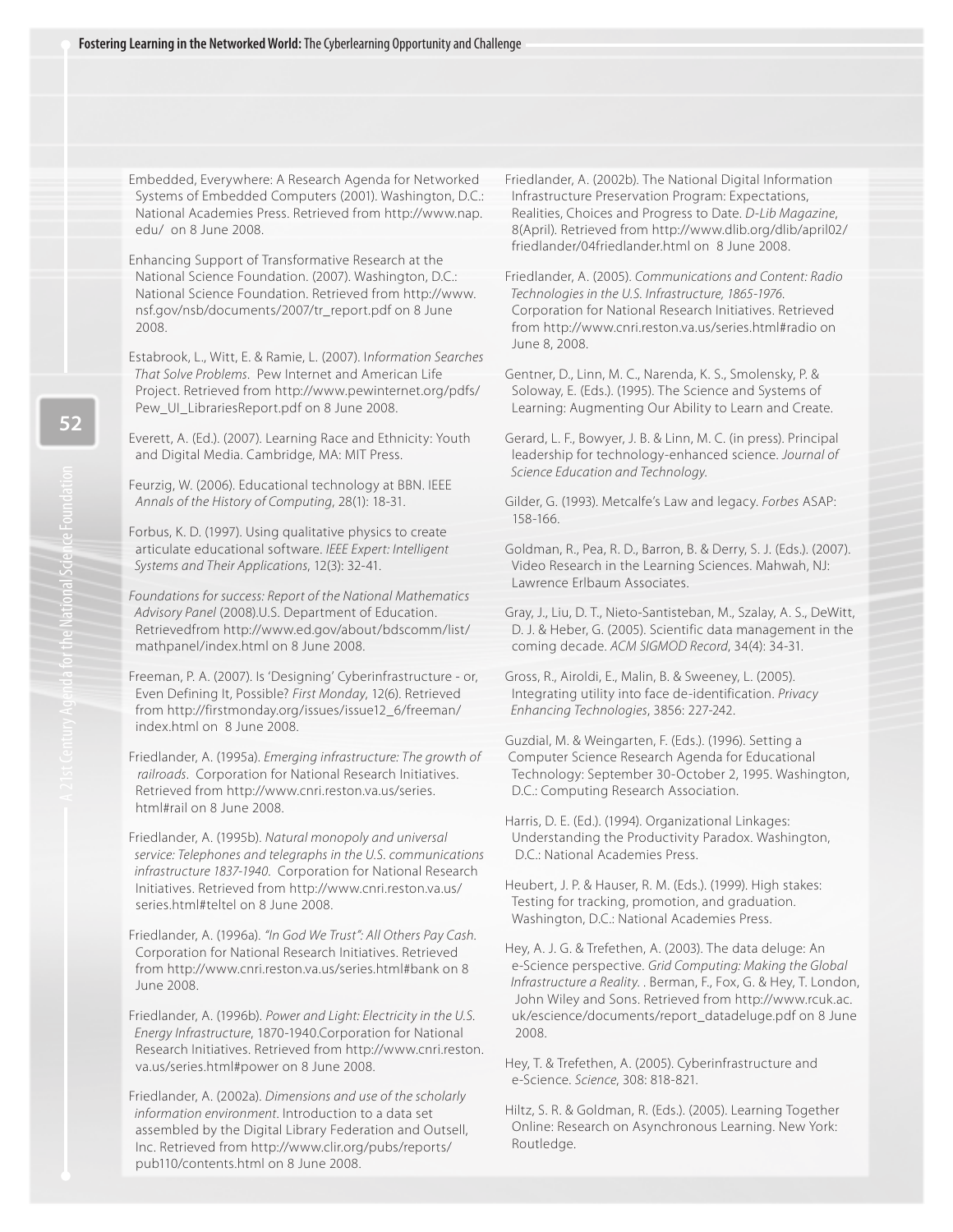Horrigan, J. (2008a). Mobile Access to Data and Information: Pew Internet and American Life Project Report.Pew Internet and American Life Project. Retrieved from [http://www.](http://www) pewinternet.org/pdfs/PIP\_Mobile.Data.Access.pdf on 8 June 2008.

Horrigan, J. (2008b). Seeding the cloud: What mobile access means for usage patterns and online content.Pew Internet and American Life Project. Retrieved from [http://www.](http://www) pewinternet.org/pdfs/PIP\_Users.and.Cloud.pdf on 8 June 2008.

Innovation Inducement Prizes at the National Science Foundation. (2007). Washington, D.C.: National Academies Press. Retrieved from [http://www.nap.edu/catalog/11816.](http://www.nap.edu/catalog/11816) html on 8 June 2008.

Jacobs, I. & Walsh, N. (2004). Architecture of the World Wide Web[. Retrieved from http://www.w3.org/TR/2004/REC](http://www.w3.org/TR/2004/REC-webarch-20041215) webarch[-20041215 on](http://www.w3.org/TR/2004/REC-webarch-20041215) 8 June 2008.

 Jenkins, H. (2006). Convergence Culture: Where Old and New Media Collide. New York: New York University Press.

Jenkins, H., Clinton, K., Purushotma, R., Robinson, A. J. & Weigel, M. (2006). Confronting the Challenges of Participatory Culture: Media Education for the 21st Century. Chicago, IL: The MacArthur Foundation.

 Kaput, J. (1992). Technology and mathematics education. A Handbook of Research on Mathematics Teaching and Learning. Grouws, D. New York, Macmillan: 515-556.

Kaput, J., Hegedus, S. & Lesh, R. (2007). Technology becoming infrastructural in mathematics education. Foundations for the Future in Mathematics Education. Lesh, R., Hamilton, E. & Kaput, J. London, Routledge: 173-192.

 Kaput, J. & Schorr, R. (2002). Changing representational infrastructures changes most everything: The case of SimCalc, algebra, and caluculus. Research on the Impact of Technology on the Teaching and Learning of Mathematics. Heid, K. & Blume, G. Manwah, NJ, Erlbaum Associates: 47-75.

 Koedinger, K. & Corbett, A. (2006). Cognitive Tutors: Technology bringing learning science into the classroom. The Cambridge Handbook of the Learning Sciences. Sawyer, K. New York, Cambridge University Press: 61-78.

Koedinger, K. R. & Alevan, V. (2007). Exploring the assistance dilemma in experiments with Cognitive Tutors. Educational Psychology Review, 19(3): 239-264.

 Koedinger, K. R., Cunningham, K. & Skogsholm, A. (2008). An open repository and analysis tools for fine-grained longitudinal learner data. Manuscript submitted for publication.

Kraut, R., Kiesler, S., Boneva, B., Cummings, J., Helgeson, V. & Crawford, A. (2002). Internet paradox revisited. Journal of Social Issues, 58(1): 49-74.

 Linn, M. C., Davis, E. A. & Bell, B. (Eds.). (2004). Internet Environments for Science Education. Mahwah, NJ: Erlbaum.

 Linn, M. C. & Hsi, S. (2000). Computers, Teachers, Peers: Science Learning Partners. Mahwah, NJ: Erlbaum.

 Linn, M. C., Lee, H. S., Tinger, R., Husic, F. & Chiu, J. L. (2006). Teaching and assessing knowledge integration in science. Science, 313: 1049-1050.

 Lintott, C. (2008). Voorwerp Fever: The Story of a Major Astronomical Discovery by a Schoolteacher. Retrieved from [http://www.galaxyzooblog.org/page/4/ on](http://www.galaxyzooblog.org/page/4/) 8 June 2008.

Lovett, M. & Shah, P. (Eds.). (2007). Thinking with Data. New York: Taylor and Francis.

 Lovett, M. C., Meyer, O. & Thille, C. (in press). Open Learning Initiative: Testing the accelerated learning hypothesis in Statistics. Journal of Interactive Media in Education.

 Research (ECAR) Research Bulletin, 2002(23). Retrieved from Lynch, C. (2002). The afterlives of courses on the network: Information management inssues for learning management systems. EDUCAUSE Center for Applied [http://www.cni.org/staff/cliffpubs/ECARpaper2002.pdf on](http://www.cni.org/staff/cliffpubs/ECARpaper2002.pdf) 8 June 2008.

 Madden, M., Fox, S., Smith, A. & Vitak, J. (2007). the Age of Transparency. Pew Internet and American Life Digital Footprints: Online Identity Management and Search in Project. Retrieved from<http://www.pewinternet.org/pdfs/> PIP\_Digital\_Footprints.pdf on 8 June 2008.

 Embedded Data Collection Materials. Retrieved from Martin, F. & Greenwood, A. (2006). Developing Teachers' Understanding of the Nature of Scientific Inquiry with <http://www.cs.uml.edu/ecg/projects/cricketscience/pdf/> martin\_greenwood\_developing\_teachers\_understanding. pdf on 8 June 2008.

 Mayer, R. E., Smith, T. R., Borgman, C. L. & Smart, L. J. (2002). Digital libraries as instructional aids for knowledge construction. Educational Technology, 42(6): 38-42.

 McKagan, S. B., Perkins, K. K., Dubson, M., Malley, C., Reid, S., LeMaster, R. & Wieman, C. E. (2008). Developing and research PhET simulations for teaching quantum mechanics. American Journal of Physics, 76: 406.

McPherson, T. (Ed.). (2007). Digital Youth, Innovation, and the Unexpected. Cambridge, MA: MIT Press.

 Metzger, M. J. & Flanagin, A. J. (Eds.). (2007). Digital Media, Youth, and Credibility. Cambridge, MA: MIT Press.

Mitchell, W., J., Inouye, A. S. & Blumenthal, M. S. (Eds.). (2003). Beyond Productivity: Information, Technology, Innovation, and Creativity. Washington, D.C.: National Academies Press.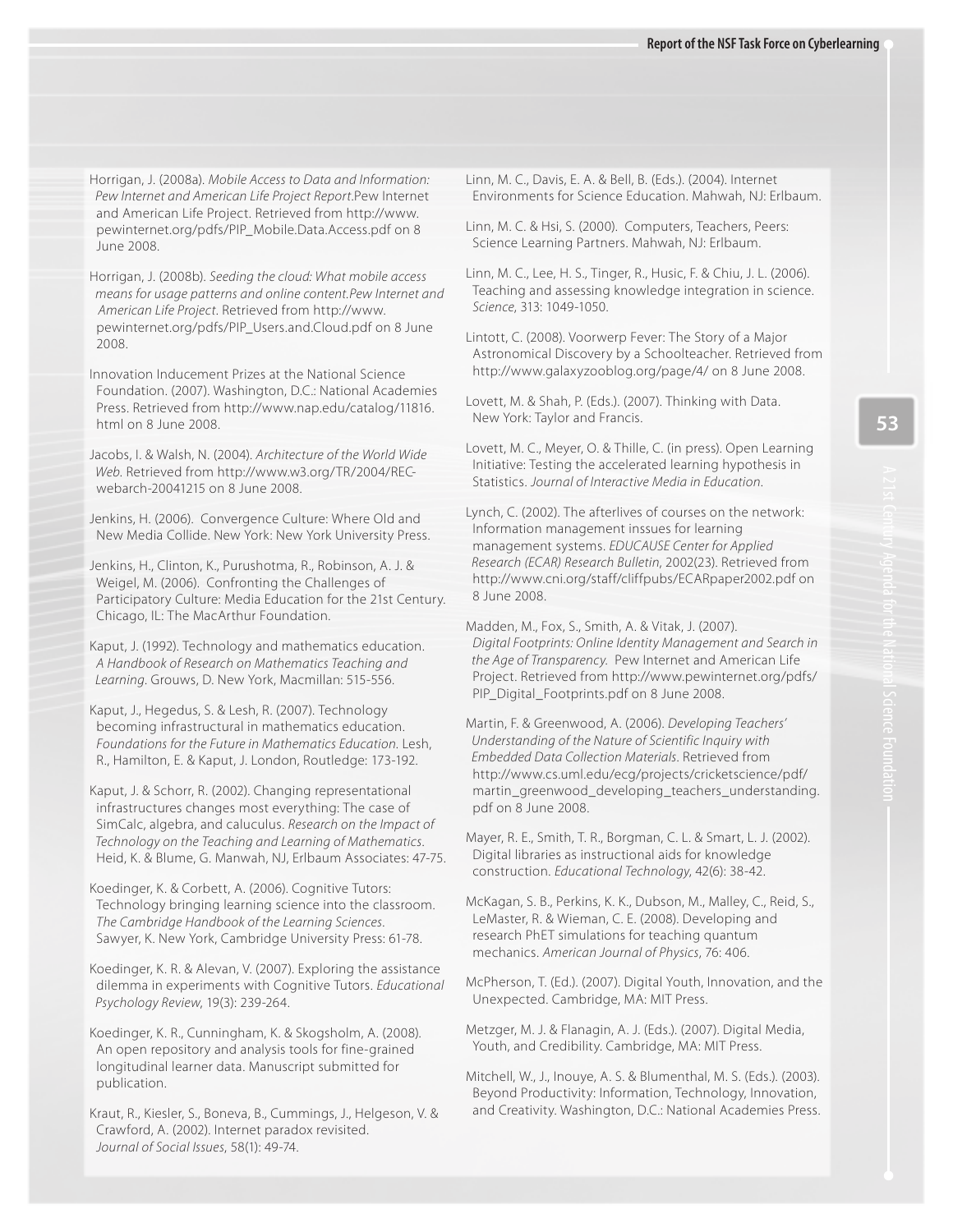Mockus, A., Fielding, R. T. & Herbsleb, J. D. (2002). Two case studies of open source software development: Apache and Mozilla. ACM Transactions on Software Engineering and Methodology, 11(3): 309-346.

 Mokros, J. R. & Tinker, R. F. (1987). The impact of microcomputer-based labs on children's ability to interpret graphs. Journal of Research in Science Teaching, 24(4): 369-383.

Nelson, B., Ketelhut, D. J., Clarke, J., Bowman, C. & Dede, C. (2005). Design-based research strategies for developing a scientific inquiry curriculum in a multi-user virtual environment. Educational Technology, 45(1): 21-28.

 Nelson, B. C. & Ketelhut, D. J. (2007). Scientific inquiry in educational multi-user virtual environments. Educational Psychology Review, 19: 265-283.

Newton, E. M., Sweeney, L. & Malin, B. (2005). Preserving privacy by de-identifying face images. IEEE Transactions on Knowledge and Data Engineering, 17(2): 232-243.

Pallant, A. & Tinker, R. F. (2004). Reasoning with atomic-scale molecular dynamic models. Journal of Science Education and Technology, 13(1): 51-66.

Palloff, R. M. & Pratt, K. (2005). Collaborating Online: Learning Together in Community. San Francisco: Jossey-Bass.

Papert, S. (1980). Mindstorms. New York: Basic Books.

Pea, R. D. (2002). Learning science through collaborative visualization over the Internet. Nobel Symposium: Virtual Museums and Public Understanding of Science and Culture. Ringertz, N. Stockholm, Sweden, Nobel Academy Press.  [Retrieved from http://telearn.noe-kaleidoscope.org/open](http://telearn.noe-kaleidoscope.org/open-archive/file?A109_Pea_02_Nobel_CoVis.pdf) archive/[file?A109\\_Pea\\_02\\_Nobel\\_CoVis.pdf on](http://telearn.noe-kaleidoscope.org/open-archive/file?A109_Pea_02_Nobel_CoVis.pdf) 8 June 2008.

Pea, R. D. (2004). The social and technological dimensions of "scaffolding" and related theoretical concepts for learning, education and human activity. Journal of the Learning Sciences, 13(3): 423-451.

 Pea, R. D. (2006). Video-as-data and digital video manipulation techniques for transforming learning sciences research, education and other cultural practices. International Handbook of Virtual Learning Environments. Weiss, J., Nolan, J. & Trifonas, P. Dordrecht, Kluwer Academic Publishing: 1321-1393.

Pea, R. D. (2007). A time for collective intelligence and action: Grand challenge problems for cyberlearning. National Science Foundation Cyberinfrastructure (CI) Team Workshop, Washington, D.C.

Pea, R. D., Gomez, L. M., Edelson, D. C., Fishman, B. J., Gordin, D. N. & O'Neill, D. K. (1997). Science education as a driver of cyberspace technology development. Internet Links for Science Education. Cohen, K. C. New York, Plenum Press: 189-220.

 Pea, R. D. & Maldonado, H. (2006). WILD for learning: Interacting through new computing devices anytime, anywhere. The Cambridge Handbook of the Learning Sciences. Sawyer, K. New York, Cambridge University Press: 427-441.

 Pea, R. D., Wulf, W. A., Elliot, S. W. & Darling, M. A. (2003). Planning for Two Transformations in Education and Learning Technology: Report of a Workshop. Washington D.C.: National Academies Press.

 Pellegrino, J. W., Chudowsky, N. & Glaser, R. (Eds.). (2001). Knowing What Students Know: The Science and Design of Assessment. Washington, D.C.: National Academies Press.

 Polman, J. L. (2000). Designing Project-Based Science: Connecting Learners Through Guided Inquiry. New York: Teachers College Press.

Prahalad, C. K. & Krishnan, M. S. (2008). The New Age of Innovation: Driving Co-Created Value through Global Networks. New York: McGraw-Hill.

 Quintana, C., Reiser, B. J., Davis, E. A., Krajcik, J., Fretz, E., science inquiry. Journal of the Learning Sciences, 13(3): Duncan, R. G., Kyza, E., Edelson, D. & Soloway, E. (2004). A scaffolding design framework for software to support 337-386.

 Raymond, E. S. (2001). The Cathedral and the Bazaar: Musings on Linux and Open Source by an Accidental Revolutionary. Cambridge, MA: O'Reilly.

Reiser, B. J., Tabak, I., Sandoval, W. A., Smith, B. K., Steinmuller, F. & Leone, A. J. (2001). BGuILE: Strategic and conceptual scaffolds for scientific inquiry in biology classrooms. Cognition and Instruction: Twenty-Five Years of Progress. Carver, S. M. & Klahr, D. Mahwah, NJ, Erlbaum: 263-305.

 Repenning, A. (2000). AgentSheets®: An interactive simulation environment with end-user programmable agents. Interaction 2000 Conference, Tokyo, Japan.

Resnick, M. (1994). Turtles, Termites, and Traffic Jams: Explorations in Massively Parallel Microworlds. Cambridge, MA: MIT Press.

 Resnick, M., Berg, R. & Eisenberg, M. (2000). Beyond black boxes: Bringing transparency and aesthetics back to scientific investigation. Journal of the Learning Sciences, 9(1): 7-30. Retrieved from <http://www.informaworld.com/> smpp/content~content=a785041214~db=all on 8 June 2008.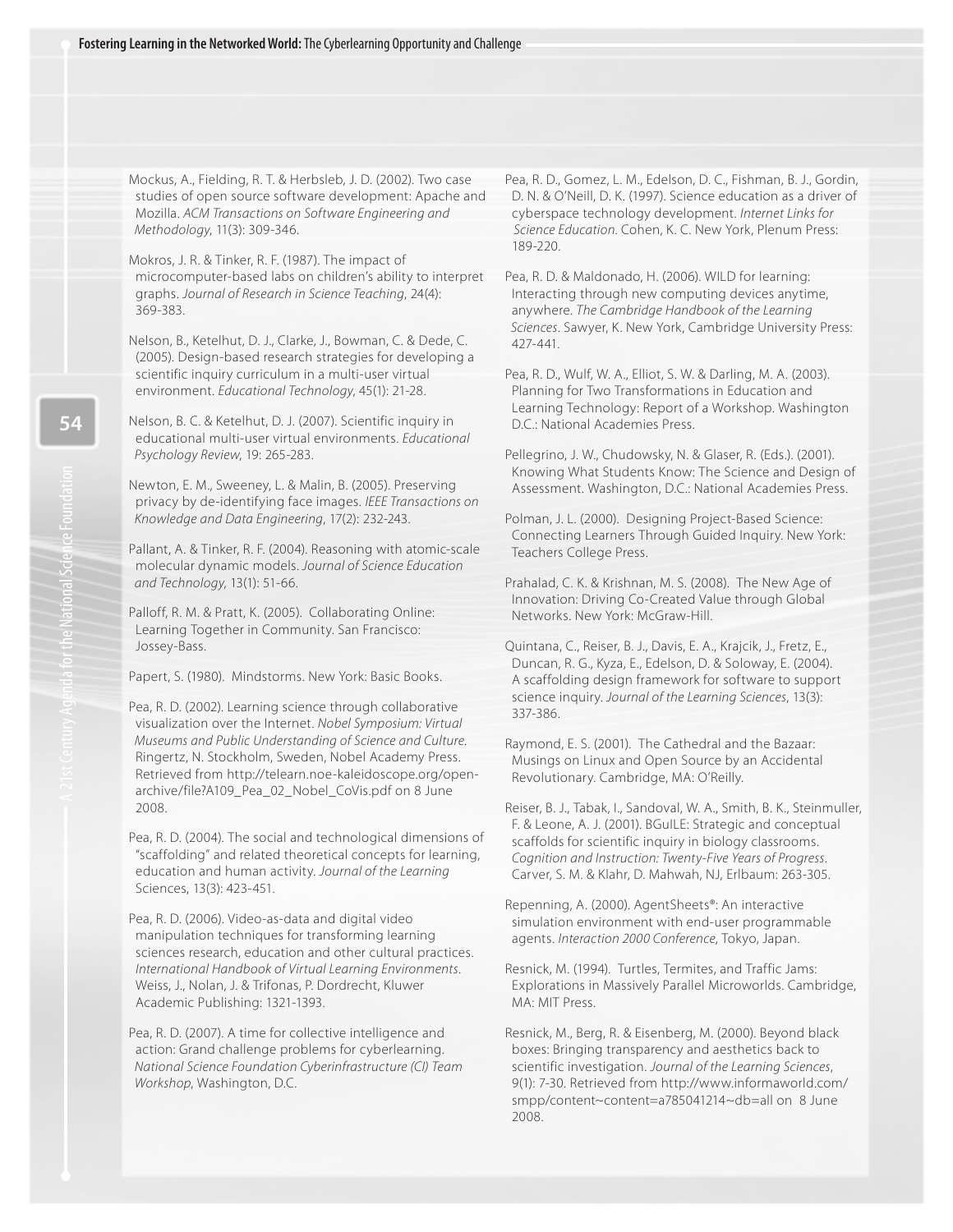Resnick, M., Martin, F., Sargent, R. & Silverman, B. (1996). Programmable bricks: Toys to think with. IBM Systems Journal, 35(3-4): 443-453.

 Resnick, P. & Varian, H. R. (1997). Recommender systems. Communications of the ACM, 40(3): 56-58.

 Rising Above the Gathering Storm: Energizing and Employing America for a Brighter Economic Future. (2007). Washington, D.C.: National Academies Press.

Roberts, L. (Ed.). (1988). Power On! New Tools for Teaching and Learning. Washington, D.C.: Office of Technology Assessment.

Rogers, Y., Price, S., Fitzpatrick, G., Fleck, R., Harris, E., Smith, H., Randell, C., Muller, H., O'Malley, C., Stanton, D., Thompson, M. & Weal, M. (2004). Ambient wood: Designing new forms of digital augmentation for learning outdoors. 2004 Conference on Interaction Design and Children: Building a Community, Maryland, USA, ACM.

 Rogers, Y., Price, S., Randell, C., Stanton-Fraser, D., Weal, M. & Fitzpatrick, G. (2005). Ubi-learning: Integrating outdoor and indoor learning experiences. Communications of the ACM, 48(1): 55-59.

Roschelle, J., Pea, R., Hoadley, C., Gordin, D. & Means, B. (2001). Changing how and what children learn in school with collaborative cognitive technologies. The Future of Children, 10(2): 76-101.

Rusk, N., Resnick, M., Berg, R. & Pezalla-Granlund, M. (2007). New pathways into robotics: Strategies for broadening participation. Journal of Science Education and Technology, 17(1): 59-69. Retrieved from <http://www.springerlink.com/> content/v577336622432hj5/ on 8 June 2008.

Sabelli, N. & Pea, R. (Eds.). (2004). Center for Innovative Learning Technologies (CILT): Six Years of Knowledge Networking in Learning Sciences and Technologies. Menlo Park, CA: SRI International. Retrieved from [http://ctl.sri.](http://ctl.sri) com/publications/downloads/CILT\_final.pdf on 8 June 2008.

 Sabelli, N. H. & DiGiano, C. (Eds.). (2003). Information Technology Research and Education, Teaching, and Learning: A Report on Two NSF-Funded Workshops. Menlo Park, CA: SRI International.

Salen, K. (Ed.). (2007). The Ecology of Games: Connecting Youth, Games and Learning. Cambridge, MA: MIT Press.

Sandoval, W. A. (2005). Understanding students' practical epistemologies and their influence on learning through inquiry. Science Education, 89(4): 634-656.

 Sandoval, W. A. & Reiser, B. J. (2003). Explanation-driven inquiry: integrating conceptual and epistemic supports for science inquiry. Science Education, 87: 1-29.

 Sawyer, K. (Ed.). (2006). Cambridge University Handbook of the Learning Sciences. New York: Cambridge University Press.

 Schafer, J. B., Konstan, J. A. & Riedl, J. (2001). e-Commerce Recommendation Applications. Data Mining and Knowledge Discovery, 5: 115-153.

 Schlager, M. S. & Fusco, J. (2003). Teacher professional development, technology, and communities of practice: Are we putting the cart before the horse? The Information Society, 19(3): 203-220. Retrieved from [http://www.](http://www)  informaworld.com/smpp/content~content=a713856973~d b=all on 8 June 2008.

 Sendlinger, S. C. (2008). Transforming chemistry education through computational science: A K-20+ partnership. Computing in Science and Engineering.

 Sharples, M., Taylor, J. & Vavoula, G. (2007). A theory of e-Learning Research. Andrews, R. & Haythornthwaite, C. learning for the mobile age. The Sage Handbook of London, Sage: 221-247.

 Shonkoff, J. P. & Phillips, D. A. (Eds.). (1998). From Neurons to Neighborhoods: The Science of Early Childhood Development. Washington, D.C.: National Academies Press.

 Shrader, G., Fishman, B. J., Barab, S. A., O'Neill, K., Oden, G. & Suthers, D. D. (Eds.). (2002). Video cases for teacher learning: Issues of social and organizational design for use. Hillsdale, NJ: Lawrence Erlbaum Associates, Inc.

Singer, S. R., Hilton, M. L. & Schweingruber, H. A. (Eds.). (2005). America's Lab Report: Investigations in High School Science. Washington, D.C.: National Academies Press.

 Smith, D. C., Cypher, A. & Tesler, L. (2000). Programming by example: Novice programming comes of age. Communications of the ACM, 43(3): 75-81.

 Smith, M. S. & Casserly, C. M. (2006). The promise of Open Educational Resources. Change, 38(5): 8-17.

 Star, S. L. & Ruhleder, K. (1996). Steps toward an ecology of infrastructure: Design and access for large information spaces. Information Systems Research, 7(1): 111-134.

 Steinkuehler, C., Derry, S. J., Woods, D. & Hmelo-Silver, C. (2002). The STEP environment for distributed problem based learning on the World Wide Web. Computer Support for Collaborative Learning (CSCL 2002), Boulder, CO.

 Sweeney, L. (2002). k-anonymity: A model for protecting privacy. International Journal of Uncertainty, Fuzziness and Knowledge-Based Systems, 10(5): 557-572.

Sweeney, L. (2005). Privacy-preserving surveillance using databases from daily life. IEEE Intelligent Systems, 20(5): 83-84.